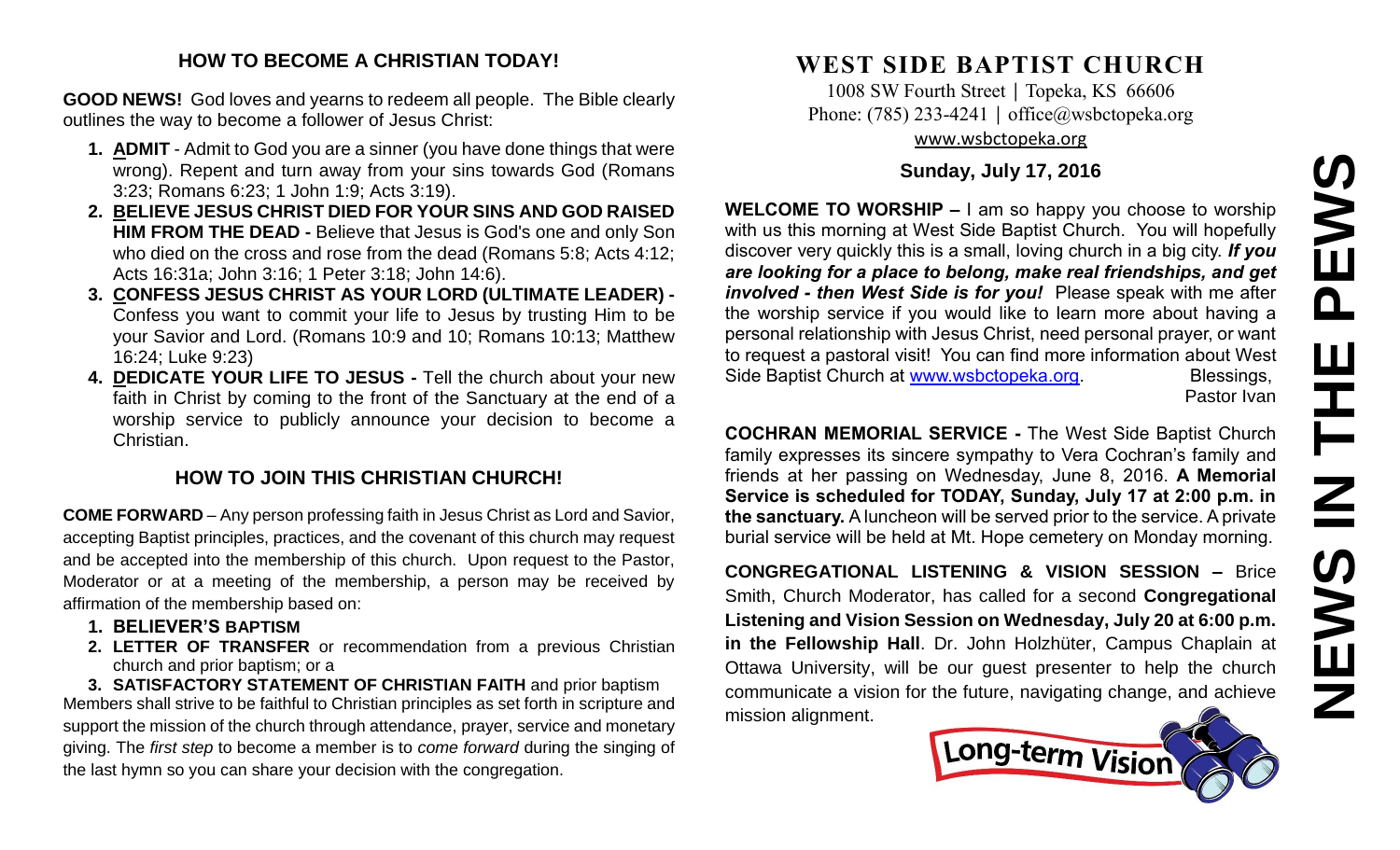**ABCUSA 2017 BIENNIAL – Save the Date!** Go with the Greuter family to the **American Baptist Churches Biennial Mission Summit in Portland, Oregon, next year - June 30 to July 2, 2017.** A number of exciting events occur before and after the official Mission Summit dates - so plan to come for the full event!



[www.americanbaptists2017.com](http://www.americanbaptists2017.com/)

**AMAZONSMILE -** Shop on AmazonSmile (https://smile.amazon.com) Select

"West Side Baptist Church Topeka Kansas" as your charity of choice, and Amazon donates  $0.5\%$  of the price of **AMAZONCMILA** vour eligible AmazonSmile purchases to the church. Support West Side Baptist



Church by starting your shopping at smile.amazon.com.

**BETHEL NEIGHBORHOOD** – Friday, July 29 is the fifth Friday of the month and it is our time to bring dinner and a program to Bethel Neighborhood Center in Kansas City, KS. If you would like to join us. please indicate this on the registration pad. The van will leave at 3:00 pm from the Church. Your participation is needed to serve, clean up and experience God's wonderful grace.

**DILLONS COMMUNITY REWARDS -** West Side Baptist Church is now enrolled in the Dillons Community Rewards program: #63996. If you shop at Dillons for your groceries, you can select **West Side Baptist Church (#63996)** to receive a small donation from Dillons based on



**Community Rewards** 

the dollars you spend. **Five households who shopped at Dillons between 4-1-2016 and 6-30-2016 (Cycle 2016, Qtr 2) have contributed to our**  \$26.83 total donation. Go to [https://www.dillons.com](https://www.dillons.com/) to enroll. If you have any questions you can contact Brice Smith for directions.

**CHOIR REHEARSALS FOR WORSHIP IN THE PARK** – The annual, ecumenical worship service in Gage Park will be on **Sunday, September 18 this year**. The churches – Central Congregational Church, Gage Park Baptist Church, Potwin Presbyterian, and West Side Christian Church - are joining their choirs

Due to the number of songs they are to learn, we will be rehearsing together throughout the summer. We are hopeful that choir members from all the churches will be able to attend many of the rehearsals shown below.

to provide special music throughout the service.



Wed, July 27 6:00 – 8:00 pm

**DOORSTEP'S "CHRISTMAS IN JULY" –** Each year with "Christmas in July," Doorstep is trying to help alleviate the strain for donated items at the end of the year. Doorstep adopts 250 households with 700+ individuals annually through the Christmas Bureau. By having items donated in July, our Christmas Store Chair, Judy Neher, has a better

· DOORSTEP ·

idea of what items we are lacking in November and December. Since winter clothing is not out in July, we are asking you to donate toys, health kit items, household items, and adult gifts (no short-sleeve or sleeveless clothes). We are also collecting school supplies and backpacks. Please look over the "Christmas in July" flier on the bulletin board to see how you can help.

**MISSION COMMITTEE –** Are you interested in God's work around the world? **Join Pastor Ivan on Tuesday, July 19 at 6:00 in Homer Hall for an organizational meeting for the Missions Committee.** The Greuters will share about their experience at the World Mission  $\partial V$   $\partial M$ Conference, while sharing important information about God's work. commitments required.

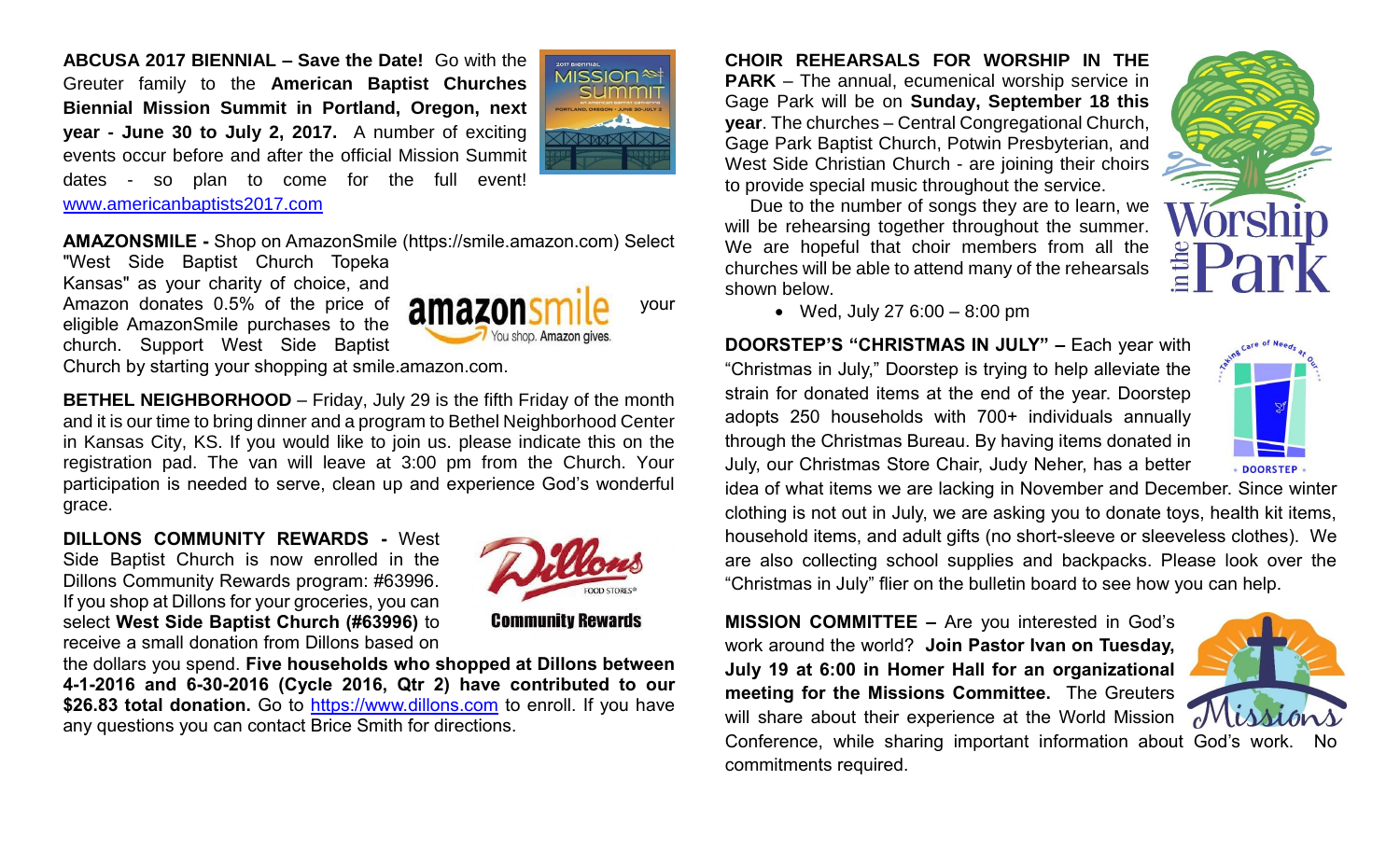#### **MISSIONARIES VISITING - Come meet your Missionaries, Dan and Sarah**

**Chetti,** the first International Ministries missionaries in the Arab World, have been serving in Lebanon for over a decade. Dan and Sarah will be visiting West Side Baptist Church on **Thursday, August 4, 2016. Join us for "Tea with Sarah Chetti" at 1:00 pm in Homer Hall or "Dinner with Dan Chetti" at 6:00 pm in Boss Hawgs' Barbeque & Catering ("Dutch Treat") at 2833 SW 29th St, Topeka, KS 66614.** Reservations requested - RSVP by Monday, August 1.

**NEWSLETTER** – **PICK UP a copy of the JULY "The Witness" newsletter.**  Articles and updates for the **AUGUST** newsletter are due on **Wednesday, July 20 at 12:00 noon**. Send articles, news, testimonials, poetry, etc. to Lynda Cokeley at [office@wsbctopeka.org.](mailto:office@wsbctopeka.org) "The Witness" calendar and newsletter will be printed for distribution on Sunday, July 31.

**ONE GREAT HOUR of SHARING (OGHS)** – West Side Baptist Church has **received \$1,800.00 through the** 





**offering plates, plus online donations.** Thank you for your generous gifts to this annual offering.

**RECORDINGS** - Our worship service is audio recorded. Contact the Church Office if you would like a DVD or CD of today's service or a service you missed.

**RIDE TO CHURCH** - If you need transportation to / from a worship service or another church-related activity, please call the Church Office at (785) 233- 4241 during office hours (Tuesday thru Friday, 8:00 a.m. to 4:30 p.m.). Volunteers are needed to ride along with our driver to pick-up children for Church.



See Pastor Ivan with questions, or if you would like to volunteer.



**SUMMER SERMON SERIES – A LIFE WORTH LIVING!** Pastor has started a new sermon series on the Book of Galatians:

- July 17 Galatians 5:1-15: "The Only Thing that Matters!"
- July 24 Galatians 5:16-26: "Live by the Holy Spirit"
- July 31 Galatians 6:1-10: "Doing Good to All"
- August 7 Galatians 6:11-18: "The End is the Beginning"

**SURVEYS – Have you Completed Your Survey?** Thank you to the numerous individuals who have completed the **Core Values Survey** and the **Serving as the Hands & Feet of Christ** form. This invaluable information will be used by the Church Council and Nominating Committee to recruit volunteers and leaders to guide Christ's Church into the future. Remember:

- God has Gifted Every Person for Service
- Every One has a Place to Serve
- Serve in the Place Which Matches Your Passions!

Extra surveys may be picked up in the Church Office, or complete on-line.

**WWW PLANNING MEETING** – Join Colleen Smith for a **WWW Planning Meeting on Thursday, July 28 at 6:00 pm in Homer Hall** to discuss curriculum, the schedule, and ideas to improve our mid-week Bible Club for kids. See Colleen for more information.



**YOUTH GROUP NAME – T.A.C.O.S. –** The Youth Group has chosen a new name: **T.A.C.O.S.** which stands for **"Teens at Church on Sundays."** Mark Calloway has helped the T.A.C.O.S. Youth Group design a new logo. New T-shirts will be ordered, soon. Watch for more news from these young leaders.